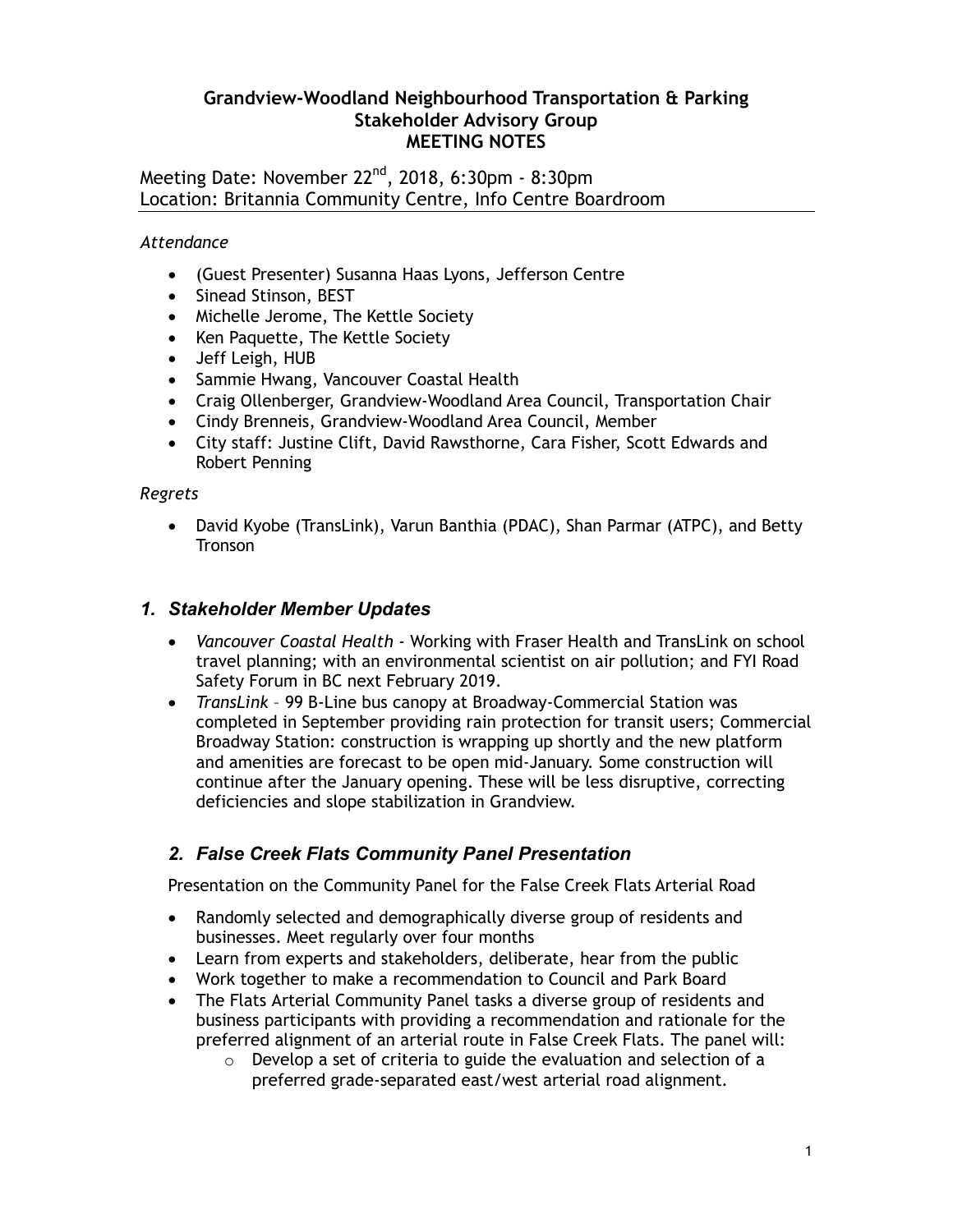o Recommend a route for the arterial road, with rationale for the recommendation and suggestions for mitigating any remaining concerns.

#### See Presentation

- Public can get involved through workshops which will take place on March  $5<sup>th</sup>$ and April  $2^{nd}$  2019.
	- o *Question: Are Emergency Services included in the Panel?*
		- They are considered a stakeholder who will present to the Panel.
	- o *Question: Will there be an active transportation stakeholder presentation?*
		- Not formally. The Active Transportation Policy Council is not active right now. Organizations are welcome to submit a letter to the Panel.
	- o *Question: Business representation is high, how was this selected?*
		- One-third of the panel will be local businesses. Businesses are highly impacted from options so they have higher representation.
	- o *Question: Will neighbourhood councils or organizations be included in the process?*
		- Not all. Strathcona Residents Association (SRA) yes, Grandview-Woodland Area Council (GWAC) no, but has opportunity to submit a letter of considerations.
	- o *Question: The original work only had three options, why is Prior Street a new option? Who decided this?*
		- **Prior Street was added as a fourth option as it is the** current street (or a status-quo option). All levels and departments of the City contributed to the decision to add Prior Street as an option.
	- o *Question: The SRA submitted an option for National Avenue, is this being considered?*
		- **The City of Vancouver is reviewing this proposal for** technical feasibility now.

# *3. Project Updates*

- **Nanaimo Complete Street**
	- o The City is upgrading critical sewer infrastructure along sections of Nanaimo Street between McGill Street and 4th Avenue. In coordination with these sewer upgrades, there's also an opportunity to improve Nanaimo Street to make it safer and more comfortable for everyone.

#### See Presentation

- o *Question: How long is feedback from the public being received?* **Feedback will be received until Sunday December 2, 2018**
- o *Question: Will the speed limit be reduced to 30km/hr on this street as its now part of the bike network?*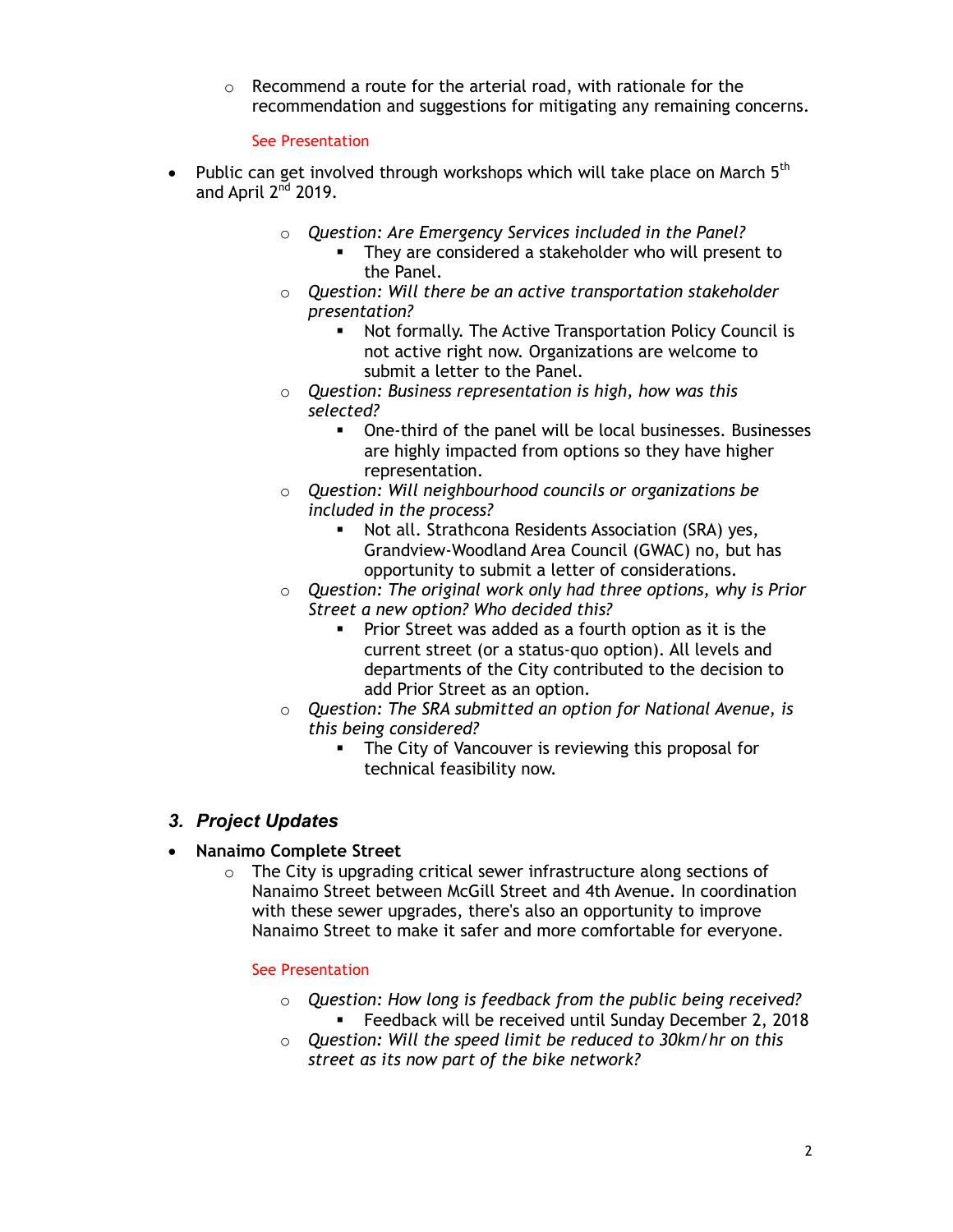- No. The speed limit on arterial roads is 50 km/hr and this will not be lowered. Local residential streets that are designated bikeways have a 30km/hr posted speed.
- o *Question: As density increases on Nanaimo, do we know what the future plans are for rapid transit or bus services on Nanaimo St?* 
	- No. The upgrades to Nanaimo Street included good waiting areas at bus stops, and some bus bulges.
- o *Question: Why are there only crosswalks on one side of the intersection?*
	- **Typically a marked or stripped crosswalk only goes on one** side of a non-signalized intersection. There is still a lined crosswalk on the other side (hard to see in presentation).

# o **Woodland and E 2nd Avenue**

- o The City is looking to expand Alice Townley Park which would include a closure to a section of Woodland Avenue.
- o Fortis BC has been using this area as a staging ground so the street has been closed for many months.
	- o *Question: What is the timing for this closure?*
		- The City is moving ahead with this once Fortis BC is completed their work.

# **Commercial Drive Complete Street**

- $\circ$  Ongoing engagement with the business community until end of 2018.
	- o *Question: Who should we call at the City to move this project along?*
		- *We have a new City Council, so the new Council and project staff.*
- **10th Avenue and Commercial Drive**
	- o City staff are coordinating with TransLink around the completion of the Commercial-Broadway Station upgrades
	- $\circ$  Minor design adjustments have been made based on feedback from local stakeholders
	- o City staff aim to being construction in Q1 2019.
- **Adanac Overpass**
	- o Residents concerned about non-local short-cutting through neighbourhood. www.vancouver.ca/adanac-overpass
	- $\circ$  Fortis BC has completed its work on E 1<sup>st</sup> Ave. Access remains restricted to prevent short-cutting as traffic patterns stabilize
	- o Additional data collection and monitoring. Consultation Winter 2019
		- o *Question: HUB cycling heard that consultation on this project will only be for local residents, however this is on a regional cycling route. Will cyclists be considered for consultation?*
			- **The City will take that into consideration.**